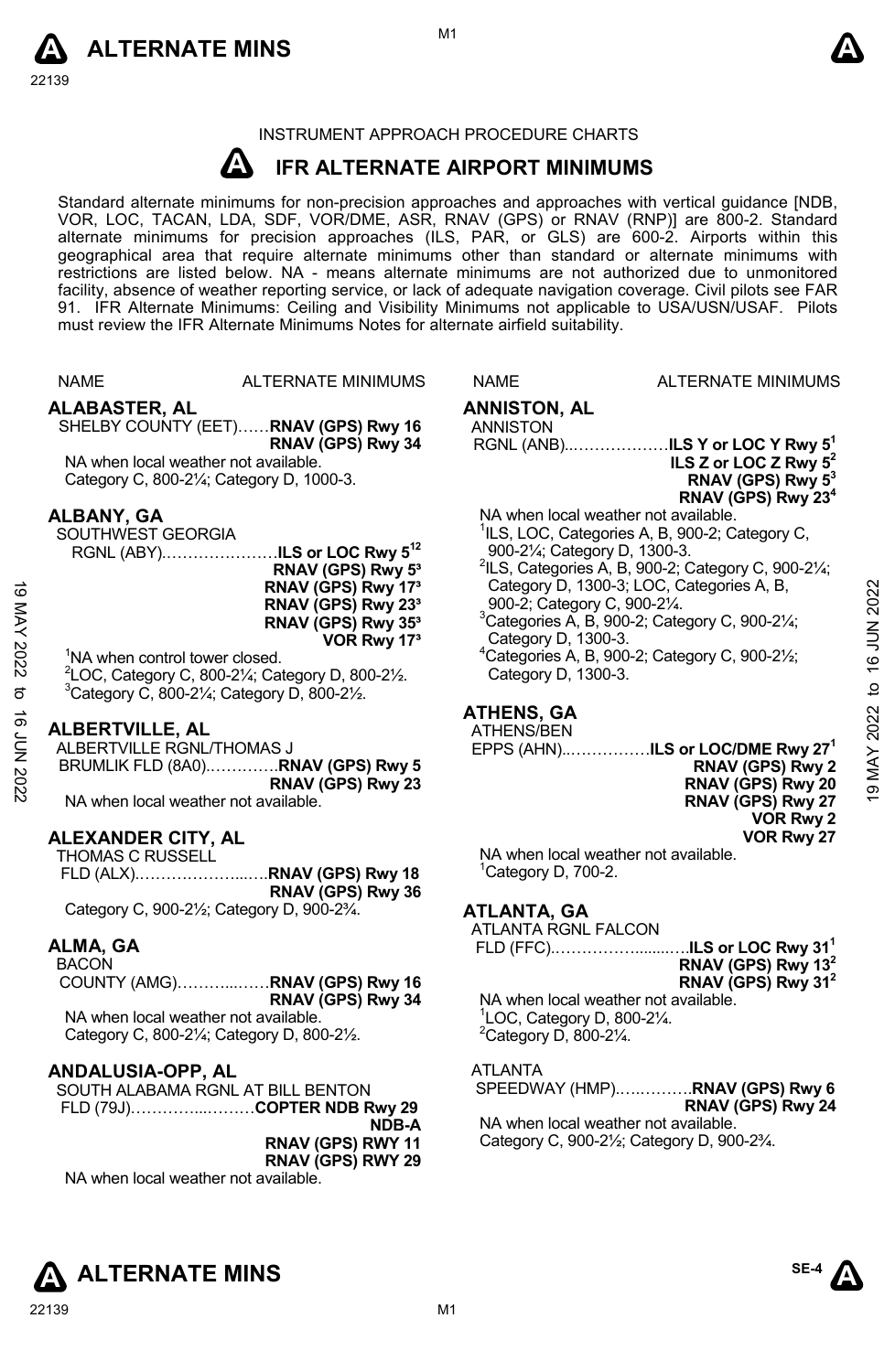

|                | NAME                                                   | ALTERNATE MINIMUMS                                                              | NAME                                       | <b>ALTERNATE MINIMUMS</b>                                                   |
|----------------|--------------------------------------------------------|---------------------------------------------------------------------------------|--------------------------------------------|-----------------------------------------------------------------------------|
|                | ATLANTA, GA (CON'T)                                    |                                                                                 | AUBURN, AL                                 |                                                                             |
|                |                                                        | COBB COUNTY INTL/MCCOLLUM                                                       | AUBURN UNIVERSITY                          |                                                                             |
|                |                                                        |                                                                                 |                                            | RGNL (AUO)ILS or LOC Rwy 36 <sup>12</sup>                                   |
|                |                                                        | RNAV (GPS) Rwy 9 <sup>3</sup>                                                   |                                            | RNAV (GPS) Rwy 11 <sup>3</sup>                                              |
|                |                                                        | RNAV (GPS) Rwy 27 <sup>4</sup>                                                  |                                            | RNAV (GPS) Rwy 18 <sup>3</sup>                                              |
|                |                                                        | VOR/DME Rwy 9 <sup>5</sup>                                                      |                                            | RNAV (GPS) Rwy 29 <sup>3</sup>                                              |
|                |                                                        | NA when local weather not available.                                            |                                            | RNAV (GPS) Rwy 36 <sup>3</sup>                                              |
|                | <sup>1</sup> NA when control tower closed.             |                                                                                 |                                            | $VOR-A3$                                                                    |
|                |                                                        | ${}^{2}$ LOC, Categories C, D, 1200-3.                                          |                                            | <sup>1</sup> NA when local weather not available.                           |
|                | <sup>3</sup> Categories C, D, 1200-3.                  |                                                                                 | $2$ LOC, Category D, 800-2 $\frac{1}{4}$ . |                                                                             |
|                | $4$ Categories A, B, 800-2 $\frac{1}{2}$ ;             |                                                                                 | <sup>3</sup> Category D, 800-21/4.         |                                                                             |
|                | Categories C, D, 1200-3.                               |                                                                                 |                                            |                                                                             |
|                | °Categories A, B, 900-2;                               |                                                                                 | <b>AUGUSTA, GA</b>                         |                                                                             |
|                | Categories C, D, 1200-3.                               |                                                                                 | AUGUSTA RGNL AT BUSH                       |                                                                             |
|                |                                                        |                                                                                 |                                            |                                                                             |
|                | <b>COVINGTON</b>                                       |                                                                                 |                                            | ILS or LOC Rwy 35 <sup>12</sup>                                             |
|                |                                                        |                                                                                 |                                            | RNAV (GPS) Rwy 17 <sup>3</sup>                                              |
|                |                                                        | RNAV (GPS) Rwy 10                                                               |                                            | RNAV (GPS) Rwy 26 <sup>3</sup>                                              |
|                |                                                        | RNAV (GPS) Rwy 28                                                               |                                            | RNAV (GPS) Rwy 35 <sup>3</sup>                                              |
|                |                                                        | NA when local weather not available.                                            |                                            | RNAV (GPS) Y Rwy 83                                                         |
|                |                                                        |                                                                                 |                                            | RNAV (GPS) Z Rwy $8^3$                                                      |
|                | DEKALB-                                                |                                                                                 |                                            | NA when local weather not available.                                        |
|                |                                                        | PEACHTREE (PDK)ILS or LOC Rwy 21L <sup>123</sup>                                | <sup>1</sup> NA when control tower closed. |                                                                             |
|                |                                                        | RNAV (GPS)-A <sup>4</sup>                                                       | <sup>2</sup> LOC, Category D, 800-21/2.    |                                                                             |
|                |                                                        | RNAV (GPS) Y Rwy 21L <sup>14</sup>                                              | $3$ Category D, 800-2 $\frac{1}{2}$ .      |                                                                             |
|                |                                                        | <sup>1</sup> NA when local weather not available.                               |                                            |                                                                             |
|                | <sup>2</sup> NA when control tower closed.             |                                                                                 |                                            | 2022<br>DANIEL FLD (DNL)NDB Rwy 11                                          |
|                |                                                        | ${}^{3}$ LOC, Category C, 900-2 $\frac{1}{2}$ ; Category D, 1100-3.             |                                            | RNAV (GPS) Rwy 5 <sup>1</sup>                                               |
|                |                                                        | $4$ Category C, 900-2 $\frac{1}{2}$ ; Category D, 1100-3.                       |                                            | RNAV (GPS) Y Rwy 11 <sup>2</sup>                                            |
|                |                                                        |                                                                                 |                                            | <b>VOR/DME-B</b>                                                            |
| 19 MAY 2022 to |                                                        | FULTON COUNTY EXEC/CHARLIE                                                      |                                            | 9 MAY 2022 to 16 JUN<br>NA when local weather not available.                |
|                |                                                        |                                                                                 | ${}^{1}$ Categories A, B, C, D, 1100-4.    |                                                                             |
|                |                                                        | RNAV (GPS) Rwy 26 <sup>2</sup>                                                  | <sup>2</sup> Categories C, D, 1000-3.      |                                                                             |
|                |                                                        | RNAV (GPS) Y Rwy 8 <sup>3</sup>                                                 |                                            |                                                                             |
|                |                                                        | <sup>1</sup> LOC, Categories A, B, 900-2; Category C,                           | <b>BAINBRIDGE, GA</b>                      |                                                                             |
|                | 900-2 <sup>3</sup> / <sub>4</sub> ; Category D, 900-3. |                                                                                 | DECATUR COUNTY INIDUSTRIAL                 |                                                                             |
| 16 JUN 2022    |                                                        | <sup>2</sup> Category C, 900-2 <sup>3</sup> / <sub>4</sub> ; Category D, 900-3. |                                            |                                                                             |
|                |                                                        | <sup>3</sup> Categories A, B, 900-2; Category C, 900-23/4;                      |                                            | RNAV (GPS) Rwy 27                                                           |
|                | Category D, 900-3.                                     |                                                                                 |                                            | NA when local weather not available.                                        |
|                |                                                        |                                                                                 | Category D, 800-21/4.                      |                                                                             |
|                |                                                        | HARTSFIELD - JACKSON ATLANTA                                                    |                                            |                                                                             |
|                |                                                        | INTL (ATL)ILS or LOC Rwy 27L                                                    | <b>BAY MINETTE, AL</b>                     |                                                                             |
|                |                                                        | LOC, Category C, 800-21/4; Category D, 800-23/4.                                | <b>BAY MINETTE</b>                         |                                                                             |
|                |                                                        |                                                                                 |                                            |                                                                             |
|                | NEWNAN COWETA                                          |                                                                                 |                                            | RNAV (GPS) Rwy 26                                                           |
|                |                                                        | COUNTY (CCO)ILS or LOC Rwy 33 <sup>1</sup>                                      |                                            | NA when local weather not available.                                        |
|                |                                                        | RNAV (GPS) Rwy 15                                                               |                                            |                                                                             |
|                |                                                        | RNAV (GPS) Rwy 33                                                               | <b>BIRMINGHAM, AL</b>                      |                                                                             |
|                |                                                        | NA when local weather not available.                                            | BIRMINGHAM-SHUTTLESWORTH                   |                                                                             |
|                | <sup>1</sup> NA when FBO closed.                       |                                                                                 |                                            | INTL (BHM)RNAV (GPS) Rwy 36 <sup>1</sup>                                    |
|                |                                                        |                                                                                 |                                            | RNAV (GPS) Y Rwy $62$                                                       |
|                | PAULDING NORTHWEST                                     |                                                                                 |                                            | <sup>1</sup> Categories A, B, 900-2; Categories C, D, 900-2 $\frac{1}{2}$ . |
|                |                                                        | ATLANTA (PUJ)ILS or LOC Rwy 31 <sup>1</sup>                                     | <sup>2</sup> Category D, 900-21/4.         |                                                                             |
|                |                                                        | RNAV (GPS) Rwy 31                                                               |                                            |                                                                             |
|                |                                                        | NA when local weather not available.                                            | <b>BLAKELY, GA</b>                         |                                                                             |
|                |                                                        | <sup>1</sup> NA when Terminal Bldg closed.                                      |                                            | EARLY COUNTY (BIJ)RNAV (GPS) Rwy 5                                          |
|                |                                                        |                                                                                 |                                            | RNAV (GPS) Rwy 23                                                           |
|                |                                                        |                                                                                 |                                            | NA whon local woather not available                                         |

M<sub>2</sub>

#### NAME ALTERNATE MINIMUMS

### **AUBURN, AL**

## AUBURN UNIVERSITY

#### **AUGUSTA, GA**

| ILS or LOC Rwy 35 <sup>12</sup> |
|---------------------------------|
| RNAV (GPS) Rwy 17 <sup>3</sup>  |
| RNAV (GPS) Rwy 26 <sup>3</sup>  |
| RNAV (GPS) Rwy 35 <sup>3</sup>  |
| RNAV (GPS) Y Rwy 8 <sup>3</sup> |
| RNAV (GPS) Z Rwy $8^3$          |
|                                 |

```
VOR/DME-B
```
#### **BAINBRIDGE, GA**

#### **BAY MINETTE, AL**

#### **BIRMINGHAM, AL**

#### **BLAKELY, GA**

NA when local weather not available. Category D, 800-2½.

# **ALTERNATE MINS**

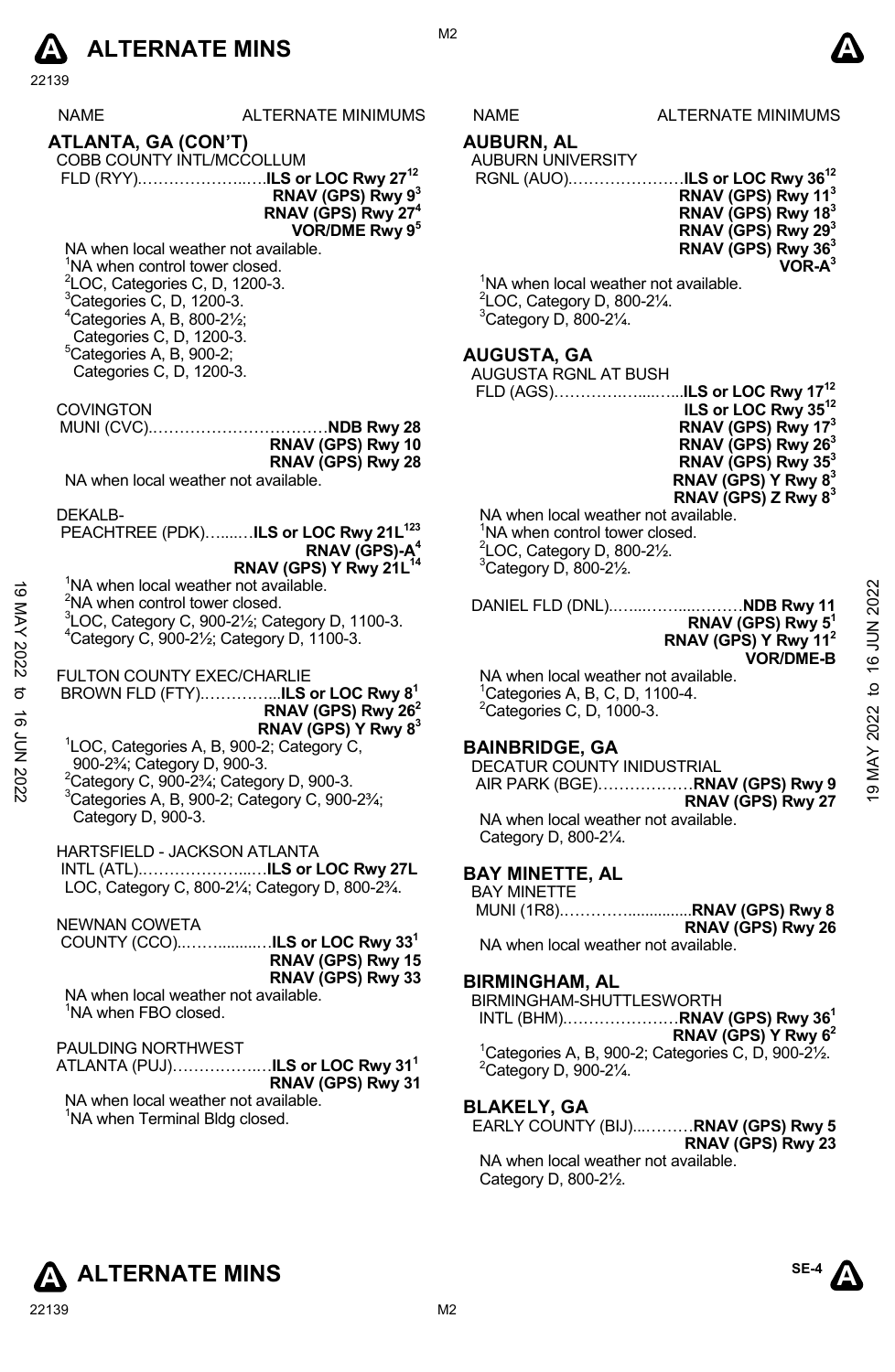

| <b>NAME</b> | <b>ALTERNATE MINIMUMS</b> |
|-------------|---------------------------|
|             |                           |

#### **BRUNSWICK, GA**

BRUNSWICK GOLDEN ISLES (BQK)..………………..…**ILS or LOC Rwy 71** 

**RNAV (GPS) Rwy 72 RNAV (GPS) Rwy 252 VOR/DME-B 2** 

NA when local weather not available. 1 ILS, LOC, Category D, 800-2½.  $2$ Category D, 800-2 $\frac{1}{2}$ .

#### **BUTLER, GA**

#### BUTLER

 MUNI (6A1)……………….……**RNAV (GPS) Rwy 1 RNAV (GPS) Rwy 19** 

Category D, 800-2¼.

#### **CANON, GA**

 FRANKLIN-HART (18A)....…..**RNAV (GPS) Rwy 81 RNAV (GPS) Rwy 26**  NA when local weather not available.

1 Category D, 800-2¼.

#### **CANTON, GA**

CHEROKEE COUNTY

|                                                      | RNAV (GPS) Rwy 5 <sup>1</sup> |
|------------------------------------------------------|-------------------------------|
|                                                      | RNAV (GPS) Rwy 23             |
| NA when local weather not available.                 |                               |
| ${}^{1}$ Category D, 900-2 ${}^{3}$ / <sub>4</sub> . |                               |

#### **CARROLLTON, GA**

| ಹ    | RNAV (GPS) Rwy 5 <sup>1</sup>                                | Category D, 900-23/4.                | 2022           |
|------|--------------------------------------------------------------|--------------------------------------|----------------|
| XAN  | RNAV (GPS) Rwy 23                                            |                                      |                |
|      | NA when local weather not available.                         | <b>COURTLAND, AL</b>                 |                |
| 2022 | <sup>1</sup> Category D, 900-2 <sup>3</sup> / <sub>4</sub> . | COURTLAND (9A4)RNAV (GPS) Rwy 13     | NUN 91         |
|      |                                                              | RNAV (GPS) Rwy 31                    |                |
| ನ    | <b>CARROLLTON, GA</b>                                        | Category D, 800-21/2.                | $\mathsf{d}$   |
|      | WEST GEORGIA RGNL - O V GRAY                                 | NA when local weather not available. |                |
| ಹೆ   |                                                              |                                      | 2022           |
| ξ    | RNAV (GPS) Rwy 35                                            | <b>CULLMAN, AL</b>                   |                |
|      | NA when local weather not available.                         | <b>CULLMAN RGNL - FOLSOM</b>         |                |
| 2022 | Category D, 900-2 <sup>3</sup> / <sub>4</sub> .              |                                      | Š              |
|      |                                                              | RNAV (GPS) Rwy 20                    | $\overline{9}$ |

#### **CARTERSVILLE, GA**

CARTERSVILLE (VPC)………**RNAV (GPS) Rwy 11 RNAV (GPS) Rwy 191 VOR-A2**

NA when local weather not available. 1 Category B, 900-2; Category C, 1000-3; Category D, 1300-3.  ${}^{2}$ Categories A, B, 900-2; Category C, 1000-3; Category D, 1300-3.

#### **CLAXTON, GA**

CLAXTON-EVANS COUNTY (CWV)……………**RNAV (GPS) Rwy 10 RNAV (GPS) Rwy 28** 

NA when local weather not available. Category C, 800-2¼; Category D, 800-2½.

#### **COCHRAN, GA**

COCHRAN (48A).………....….**RNAV (GPS) Rwy 11 RNAV (GPS) Rwy 29**  NA when local weather not available.

22139 M3

S NAME ALTERNATE MINIMUMS

#### **COLUMBUS, GA**

COLUMBUS (CSG)……………**ILS or LOC Rwy 612 RNAV (GPS) Rwy 63** 

#### **RNAV (GPS) Rwy 133 RNAV (GPS) Rwy 243 VOR-A3**

<sup>1</sup>NA when control tower closed. <sup>2</sup> LOC, Category C, 800-2¼; Category D, 1000-3.<br><sup>3</sup> Category C, 800-21⁄; Category D, 1000-2.  $3$ Category C, 800-2 $\frac{1}{4}$ ; Category D, 1000-3.

#### **CORDELE, GA**

#### CRISP COUNTY-

CORDELE (CKF)………………**RNAV (GPS) Rwy 6 RNAV (GPS) Rwy 10 RNAV (GPS) Rwy 24 RNAV (GPS) Rwy 28** 

NA when local weather not available. Category C, 800-2¼; Category D, 900-2¾.

#### **CORNELIA, GA**

HABERSHAM

COUNTY (AJR)…………..…....**RNAV (GPS) Rwy 6** 

**RNAV (GPS) Rwy 24** NA when local weather not available. Category B, 900-2; Category C, 900-2½; Category D, 900-2¾.

#### **COURTLAND, AL**

#### **CULLMAN, AL**

NA when local weather not available. Category D, 800-2¼.

#### **DALTON, GA**

DALTON MUNI (DNN)..….....**ILS or LOC Rwy 14123 RNAV (GPS) Rwy 144 RNAV (GPS) Rwy 324**  <sup>1</sup>NA when local weather not available.

<sup>2</sup>NA when CHA APP CON closed. 3 LOC, Category D, 800-2¼. 4 Category D, 800-2¼.

#### **DECATUR, AL**

PRYOR FIELD RGNL (DCU)……….……**ILS Y or LOC Y Rwy 1812 ILS Z or LOC Z Rwy 1812 RNAV (GPS) Rwy 1813 RNAV (GPS) Rwy 363**  <sup>1</sup>NA when local weather not available.

<sup>2</sup>ILS, LOC, Category C, 800-21/<sub>4</sub>; Category D, 800-2½.

 $3$ Category C, 800-2 $\frac{1}{4}$ ; Category D, 800-2 $\frac{1}{2}$ .





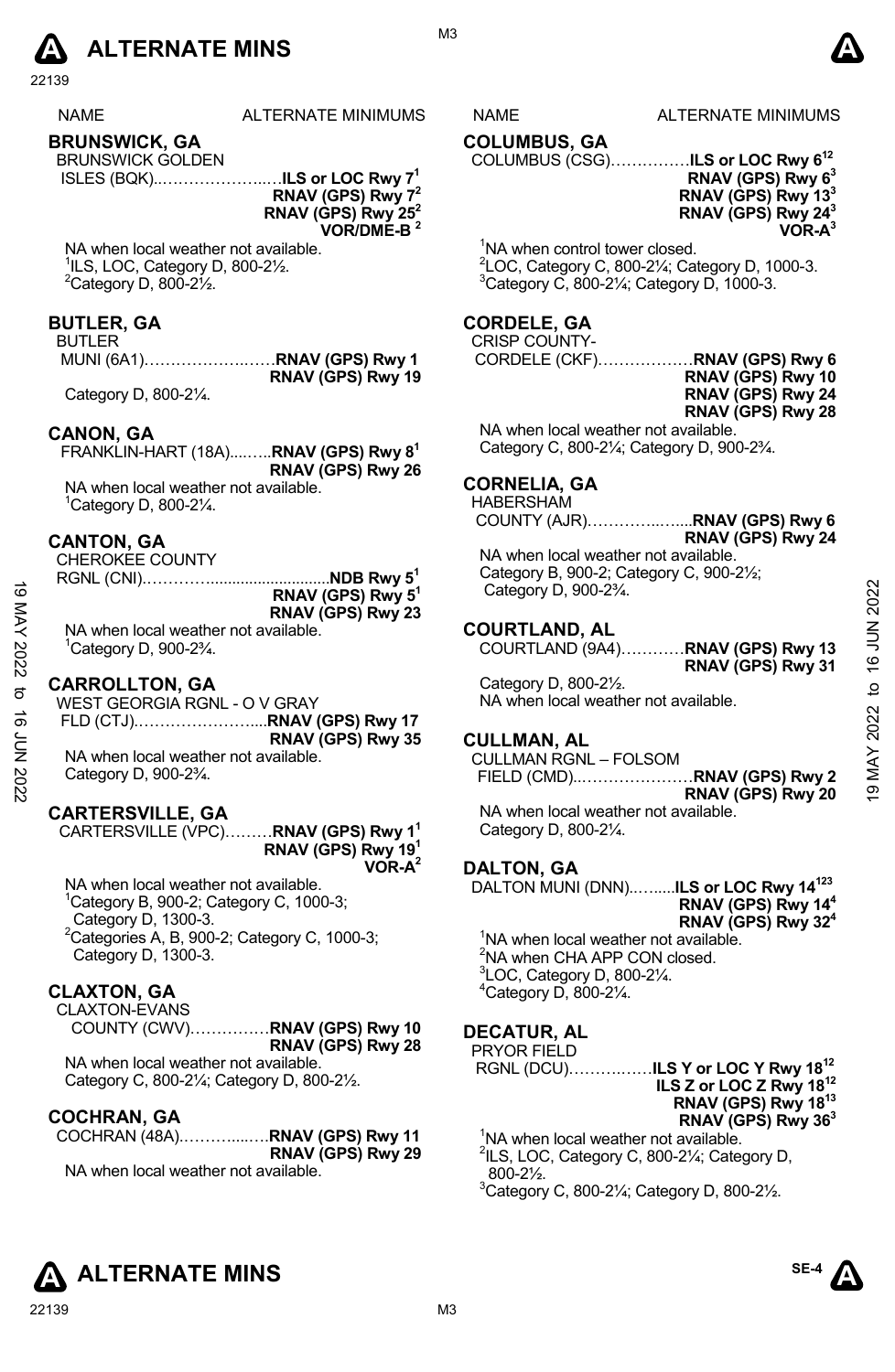

| <b>NAME</b> | ALTERNATE MINIMUM |
|-------------|-------------------|
|             |                   |

#### **DEMOPOLIS, AL**

DEMOPOLIS RGNL (DYA)……………………**RNAV (GPS) Rwy 4**  NA when local weather not available.

#### **DONALSONVILLE, GA**

DONALSONVILLE MUNI (17J)………...….........…**RNAV (GPS) Rwy 11 RNAV (GPS) Rwy 191 VOR-A2** 

NA when local weather not available. 1 Category D, 800-2¼. 2 Categories A, B, 1000-2; Category C, 1000-2¾; Category D, 1000-3.

#### **DOTHAN, AL**

DOTHAN RGNL (DHN)...…**COPTER VOR Rwy 361 ILS or LOC Rwy 1423 ILS or LOC Rwy 3224 VOR or TACAN Rwy 145 VOR or TACAN-A5** <sup>1</sup>NA when local weather not available.

 $2$ NA when control tower closed.  ${}^{3}$ LOC, Category D, 800-21⁄<sub>4</sub>; Category E, 800-21⁄<sub>2</sub>. LOC, Categories A, B, 900-2; Category C, 900-2½; Category D, 900-2¾; Category E, 900-3.  $5$ Category E, 800-2 $\frac{1}{4}$ .

#### **DOUGLAS, GA**

#### **DUBLIN, GA**  W H 'BUD'

BARRON (DBN)……………….…**ILS or LOC Rwy 2 RNAV (GPS) Rwy 21 RNAV (GPS) Rwy 201** NA when local weather not available.

1 Category D, 800-2¼.

#### **EASTMAN, GA**

HEART OF GEORGIA

RGNL (EZM).……………………**ILS or LOC Rwy 21 RNAV (GPS) Rwy 2 RNAV (GPS) Rwy 20**

NA when local weather not available. <sup>1</sup>NA when control tower closed.

#### **ELBERTON, GA**

ELBERT COUNTY-PATZ FIELD (EBA)..…………**RNAV (GPS) Rwy 11 RNAV (GPS) Rwy 29**  NA when local weather not available.

M4

#### S NAME ALTERNATE MINIMUMS

**ELLIJAY, GA GILMER** 

 COUNTY (49A)..…..….........…**RNAV (GPS) Rwy 3 RNAV (GPS) Rwy 21** 

Category B, 1100-2; Categories C, D, 1100-3.

#### **EVERGREEN, AL**

EVERGREEN RGNL/MIDDLETON **FIELD (GZH)...........** 

| $$ RNAV (GPS) Rwy 1 $^{\rm t}$ |
|--------------------------------|
| RNAV (GPS) Rwy $10^2$          |
| RNAV (GPS) Rwy 19 <sup>1</sup> |
| RNAV (GPS) Rwy 28 <sup>1</sup> |
| <b>VOR/DME Rwy 10</b>          |
| er not available.              |

NA when local weathe 1 Category D, 800-2¼.  $2$ Category D, 900-2 $\frac{3}{4}$ .

#### **FAIRHOPE, AL**

H L SONNY CALLAHAN (CQF).……………**RNAV (GPS) Rwy 1 RNAV (GPS) Rwy 19 VOR/DME-A** 

NA when local weather not available.

#### **FITZGERALD, GA**

| ಹ<br>KAY    | Category C, 900-21/ <sub>2</sub> ; Category D, 900-23/ <sub>4</sub> ;<br>Category E, 900-3.<br>${}^5$ Category E, 800-2 $\frac{1}{4}$ . | .<br><b>FITZGERALD</b><br>LOC Rwy 2<br>NDB Rwy 2                                                        | 16 JUN 2022 |
|-------------|-----------------------------------------------------------------------------------------------------------------------------------------|---------------------------------------------------------------------------------------------------------|-------------|
| 2022<br>ಕ   | <b>DOUGLAS, GA</b><br><b>DOUGLAS</b><br>MUNI (DQH)ILS or LOC Rwy 4 <sup>1</sup>                                                         | RNAV (GPS) Rwy 2<br>NA when local weather not available.<br>Category C, 800-21/4; Category D, 800-21/2. | ₫           |
| ಕ<br>ξ<br>Σ | RNAV (GPS) Rwy $222$<br><sup>1</sup> ILS, Category D, 1000-3.<br>$2$ Category D, 1000-3.                                                | <b>FLORALA, AL</b><br>FLORALA MUNI (0J4)RNAV (GPS) Rwy 22<br>NA when local weather not available.       | 2022        |
| 2022        | <b>DUBLIN, GA</b>                                                                                                                       | <b>FORT PAYNE, AL</b>                                                                                   |             |

#### **FLORALA, AL**

#### **FORT PAYNE, AL**

ISBELL FLD (4A9).………..…**RNAV (GPS) Rwy 412 RNAV (GPS) Y Rwy 223 RNAV (GPS) Z Rwy 221** 

<sup>1</sup>NA when local weather not available.  $2$ Category B, 1100-2; Category C, 1100-3. 3 Category A, 900-2; Category B, 1100-2; Categories C, D, 1100-3.

#### **FORT STEWART (HINESVILLE), GA**

WRIGHT AAF (FORT STEWART)/ MIDCOAST RGNL (LHW)..…………**NDB Rwy 33R RNAV (GPS) Rwy 33R**  NA when local weather not available.

**ALTERNATE MINS**  ${}^{\text{SE-4}}\Lambda$ 

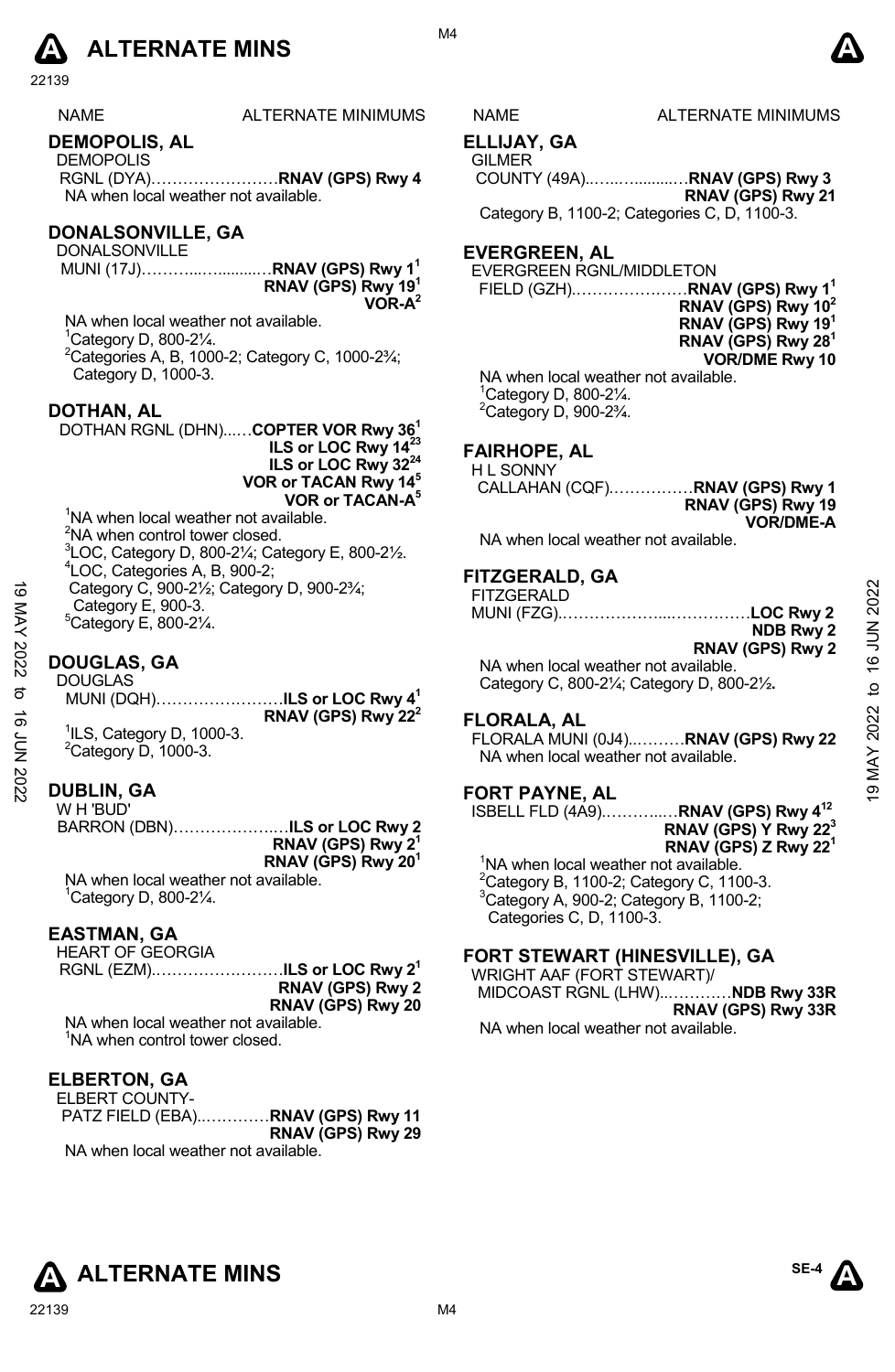

|                    | NAME                                                                                                                                                                                                                                                                                                                                                                               | <b>ALTERNATE MINIMUMS</b>                                                                                                                                                                                                                                     | NAME                                                                                                                                                                                                                                                                                | <b>ALTERNATE MINIMUMS</b>                                                                                                                                                                                                                                                                                                                         |                   |
|--------------------|------------------------------------------------------------------------------------------------------------------------------------------------------------------------------------------------------------------------------------------------------------------------------------------------------------------------------------------------------------------------------------|---------------------------------------------------------------------------------------------------------------------------------------------------------------------------------------------------------------------------------------------------------------|-------------------------------------------------------------------------------------------------------------------------------------------------------------------------------------------------------------------------------------------------------------------------------------|---------------------------------------------------------------------------------------------------------------------------------------------------------------------------------------------------------------------------------------------------------------------------------------------------------------------------------------------------|-------------------|
|                    | GADSDEN, AL<br>NORTHEAST ALABAMA                                                                                                                                                                                                                                                                                                                                                   | RGNL (GAD)ILS or LOC Rwy 24 <sup>1</sup><br>RNAV (GPS) Rwy 6 <sup>2</sup><br>RNAV (GPS) Rwy 183<br>RNAV (GPS) Rwy 24<br>RNAV (GPS) Rwy 36 <sup>4</sup><br>VOR Rwy 6 <sup>2</sup>                                                                              | <b>HOMERVILLE, GA</b><br>NA when local weather not available.                                                                                                                                                                                                                       | HOMERVILLE (HOE)NDB Rwy 14<br>RNAV (GPS) Rwy 14<br>RNAV (GPS) Rwy 32<br><b>VOR/DME-A</b><br>Category C, 800-21/ <sub>4</sub> ; Category D, 800-21/2.                                                                                                                                                                                              |                   |
|                    | NA when local weather not available.<br><sup>2</sup> Category C, 900-2 $\frac{1}{2}$ ; Category D, 1200-3.<br><sup>4</sup> Categories A, B, 1100-2; Category C, 1100-3;<br>Category D, 1200-3.<br><b>GAINESVILLE, GA</b><br><b>LEE GILMER</b><br>NA when local weather not available.<br>$\degree$ LOC, Category D, 800-2 $\frac{1}{2}$ .<br>$2$ Category D, 800-2 $\frac{1}{2}$ . | <sup>1</sup> LOC, Category C, 900-21/ <sub>2</sub> ; Category D, 1200-3.<br><sup>3</sup> Categories A, B, C, 1100-4; Category D, 1200-4.<br>MEML (GVL)ILS or LOC Rwy 5 <sup>1</sup><br>NDB Rwy $5^2$<br>RNAV (GPS) Rwy $52$<br>RNAV (GPS) Rwy 23 <sup>2</sup> | <b>HUNTSVILLE, AL</b><br>HUNTSVILLE INTL-CARL T JONES<br>NA when local weather not available.<br>$2$ LOC, Category E, 800-2 $\frac{1}{4}$ .<br><sup>3</sup> NA when control tower closed.<br><sup>5</sup> Category E, 800-21/4.                                                     | ILS or LOC Rwy 18R <sup>12</sup><br>ILS or LOC Rwy 36L <sup>12</sup><br>ILS or LOC Rwy 36R <sup>12</sup><br>RADAR-134<br>RNAV (GPS) Rwy 18L <sup>5</sup><br>RNAV (GPS) Rwy 18R <sup>15</sup><br>RNAV (GPS) Rwy 36L <sup>15</sup><br>RNAV (GPS) Rwy 36R <sup>1</sup><br>$^{4}$ Category D, 800-2 $\frac{1}{4}$ ; Category E, 800-2 $\frac{1}{2}$ . |                   |
| 19 MAY 2022<br>ಠ   | <b>GREENSBORO, GA</b><br><b>GREENE COUNTY</b><br>NA when local weather not available.<br>$^1$ Category D, 800-2 $\frac{1}{2}$ .                                                                                                                                                                                                                                                    | RGNL (3J7)RNAV (GPS) Rwy 7<br>RNAV (GPS) Rwy 25 <sup>1</sup><br>$VOR-B1$                                                                                                                                                                                      |                                                                                                                                                                                                                                                                                     | HUNTSVILLE EXECUTIVE TOM SHARP JR<br>FIELD (MDQ)ILS or LOC Rwy 18 <sup>1</sup><br>RNAV (GPS) Rwy 18 <sup>2</sup><br>RNAV (GPS) Rwy 36 <sup>2</sup><br>$VOR-B2$<br>${}^{1}$ LOC, Category C, 800-2¼; Category D, 1300-3.<br>$2$ Category C, 800-2 $\frac{1}{4}$ ; Category D, 1300-3.                                                              | 2022<br>to 16 JUN |
| <b>16 JUN 2022</b> | <b>GULF SHORES, AL</b><br><b>GULF SHORES INTL/JACK EDWARDS</b><br>NA when local weather not available.<br>$\frac{1}{1}$ ILS, Category C, 800-2; Category D, 800-2 $\frac{1}{4}$ ;<br>LOC, Category D, 800-21/4.<br><sup>2</sup> Category D, 800-21⁄4.<br><b>HALEYVILLE, AL</b><br>NA when local weather not available.<br><b>HAZLEHURST, GA</b><br>Category D, 900-21/2.           | FLD (JKA)ILS or LOC Rwy 27 <sup>1</sup><br>RNAV (GPS) Rwy $9^2$<br>RNAV (GPS) Rwy 27 <sup>2</sup><br>POSEY FIELD (1M4) RNAV (GPS) Rwy 18<br>RNAV (GPS) Rwy 36<br>HAZLEHURST (AZE)RNAV (GPS) Rwy 14                                                            | <b>JASPER, AL</b><br><b>WALKER COUNTY/</b><br>NA when local weather not available.<br>Category D, 900-2 <sup>3</sup> / <sub>4</sub> .<br><b>JEFFERSON, GA</b><br><b>JACKSON</b><br>NA when local weather not available.<br><b>JESUP, GA</b><br>JESUP-WAYNE<br>Category D, 800-21/4. | BEVILL FLD (JFX) RNAV (GPS) Rwy 9<br>RNAV (GPS) Rwy 27<br><b>VOR/DME-A</b><br>COUNTY (JCA)RNAV (GPS) Rwy 17<br>RNAV (GPS) Rwy 35<br>COUNTY (JES)RNAV (GPS) Rwy 29                                                                                                                                                                                 | 2022<br>9 MAY     |
|                    | <b>HEADLAND, AL</b><br>NA when local weather not available.                                                                                                                                                                                                                                                                                                                        | HEADLAND MUNI (HDL)RNAV (GPS) Rwy 9<br>RNAV (GPS) Rwy 27                                                                                                                                                                                                      | LAFAYETTE, GA<br><b>BARWICK</b>                                                                                                                                                                                                                                                     | LAFAYETTE (9A5)RNAV (GPS) Rwy 2<br>RNAV (GPS) Rwy 20                                                                                                                                                                                                                                                                                              |                   |

M5

NA when local weather not available. Category A, 900-2.



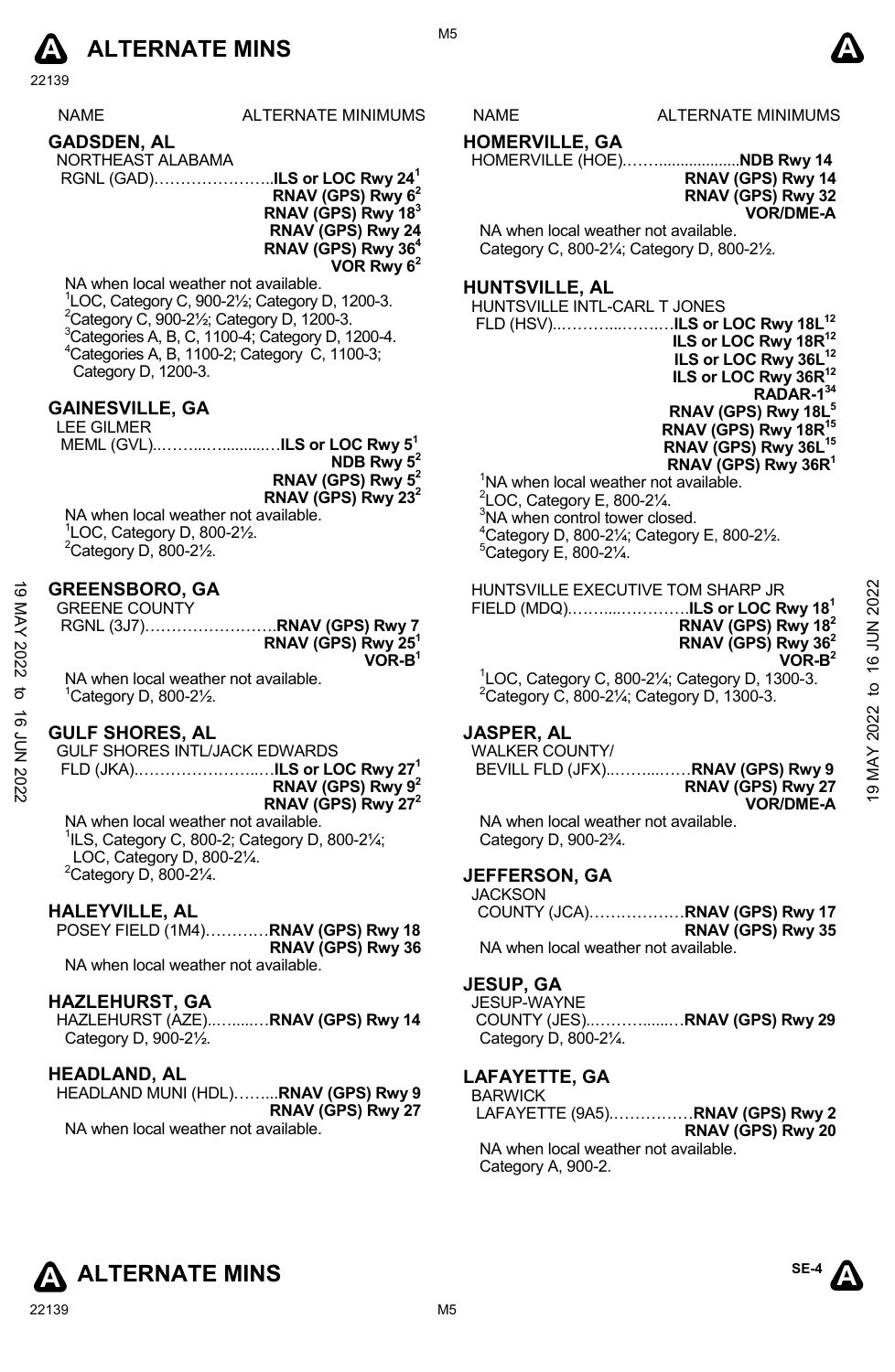# **A** ALTERNATE MINS  $\bullet$

22139

| <b>NAME</b> | ALTERNATE MINIMUMS |
|-------------|--------------------|
|-------------|--------------------|

#### **LAGRANGE, GA**

LAGRANGE/

CALLAWAY (LGC)..…………...**RNAV (GPS) Rwy 3 RNAV (GPS) Rwy 13** 

**RNAV (GPS) Rwy 311** 

Category C, 900-2½; Category D, 1000-3. <sup>1</sup>NA when local weather not available.

#### **LAWRENCEVILLE, GA**

GWINNETT COUNTY/ BRISCOE FLD (LZU).…...……**ILS or LOC Rwy 25 RNAV (GPS) Rwy 7** 

**RNAV (GPS) Rwy 25**  NA when local weather not available.

#### **MACON, GA**

MIDDLE GEORGIA RGNL (MCN)…………………**ILS or LOC Rwy 512 RNAV (GPS) Rwy 53** 

**RNAV (GPS) Rwy 143 RNAV (GPS) Rwy 233 RNAV (GPS) Rwy 323** 

**VOR Rwy 144 VOR Rwy 235**

- <sup>1</sup>NA when control tower closed.
- $^{2}$ LOC, Category, D, 800-21⁄<sub>2</sub>; Category E, 900-3.
- $^3$ Category D, 800-2 $\frac{1}{2}$ .
- 4 Categories A, B, 1000-2; Category C, 1000-2¾; Category D, 1000-3.
- 5 Categories A, B, 1300-2; Categories C, D, 1300-3.

#### **MC RAE, GA**

TELFAIR- WHEELER (MQW)…………...**RNAV (GPS) Rwy 31** 

**RNAV (GPS) Rwy 212**  NA when local weather not available. <sup>1</sup>Categories A, B, 1000-2; Categories C, D, 1000-3. Category C, 800-2¼; Category D, 1000-3.

#### **MILLEDGEVILLE, GA**

| <b>BALDWIN COUNTY</b> |                             |
|-----------------------|-----------------------------|
|                       | RGNL (MLJ)RNAV (GPS) Rwy 10 |
|                       | RNAV (GPS) Rwy 28           |

NA when local weather not available. Category D, 900-3.

#### **MILLEN, GA**

|                                                  | RNAV (GPS) Rwy 35 |
|--------------------------------------------------|-------------------|
| $C_{\text{obs}}$ $\sim$ $D_{\text{max}}$ 000.01/ |                   |

Category D, 800-2½.

## S NAME ALTERNATE MINIMUMS

#### **MOBILE, AL**

## MOBILE

DOWNTOWN (BFM)………**ILS or LOC Rwy 32123 RNAV (GPS) Rwy 1414 RNAV (GPS) Rwy 1814 RNAV (GPS) Rwy 3214 RNAV (GPS) Rwy 3614 VOR Rwy 144 VOR Rwy 184 VOR Rwy 3214**

<sup>1</sup>NA when local weather not available. <sup>2</sup>NA when control tower closed. <sup>3</sup>ILS, Categories A, B, C, 700-2; Category D, 1100-3; LOC, Category D, 1100-3. 4 Category D, 1100-3.

MOBILE RGNL (MOB).……..…**ILS or LOC Rwy 15 ILS or LOC Rwy 33**  NA when control tower closed.

#### **MONROE, GA**

CY NUNNALY MEML (D73)..........................…**RNAV (GPS) Rwy 3**  NA when local weather not available.

#### **MONTGOMERY, AL**

MONTGOMERY RGNL (DANNELY FLD) (MGM)……**ILS or LOC Rwy 1013 ILS Y or LOC Rwy 2813 RNAV (GPS) Rwy 102 RNAV (GPS) Rwy 282**  1 ILS, Category D, 700-2; Category E, 700-2¼; LOC, Category E, 800-2¼. 4  $^{2}$ Category, D, 800-2½; Category E, 900-3.<br>  $^{2}$ Category D, 800-2½; Category C, 1000-2¼;<br>  $^{2}$ Categories A, B, 1000-3.<br>
Categories A, B, 1000-3.<br>
Categories A, B, 1300-2; Categories C, D,<br>  $^{2}$ Category D, 1003-3.

 $2^2$ Category E, 800-2 $\frac{1}{4}$ . <sup>3</sup>NA when control tower closed.

#### **MUSCLE SHOALS, AL**  NORTHWEST ALABAMA

 RGNL (MSL)..……........…**ILS Y or LOC Y Rwy 301 ILS Z or LOC Z Rwy 301 RNAV (GPS) Rwy 122 RNAV (GPS) Rwy 18 RNAV (GPS) Rwy 302 RNAV (GPS) Rwy 362 VOR Rwy 122** 

NA when local weather not available. 1 LOC, Category D, 800-2¼.  $2$ Category D, 800-2 $\frac{1}{4}$ .

## **MOULTRIE, GA**

| MOULTRIE MUNI (MGR) <b>NDB-A</b> |  |   |
|----------------------------------|--|---|
| RNAV (GPS) Rwy 4                 |  |   |
| RNAV (GPS) Rwy 22                |  |   |
|                                  |  | . |

NA when local weather not available. Category D, 800-2½.

#### **PRATTVILLE, AL**

PRATTVILLE - GROUBY FIELD (1A9).…………….....…**RNAV (GPS) Rwy 27**  Category C, 900-2½; Category D, 1000-3.



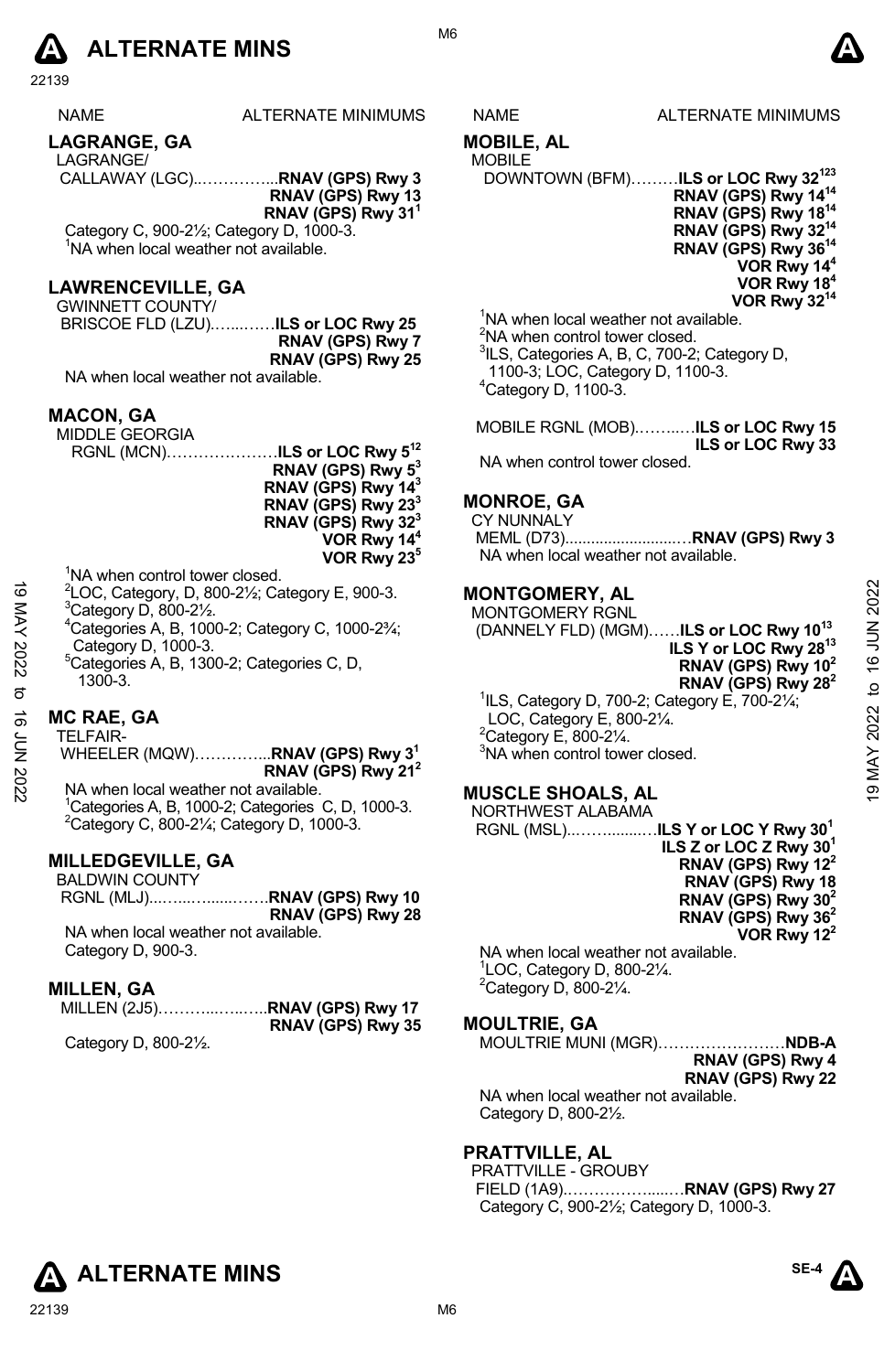

| <b>NAME</b> | <b>ALTERNATE MINIMUMS</b> | ٩ML | ™RNA∃<br>Αl |
|-------------|---------------------------|-----|-------------|
|             |                           |     |             |

**PELL CITY, AL** 

ST CLAIR COUNTY (PLR)..………………**RNAV (GPS) Rwy 3 RNAV (GPS) Rwy 21** 

NA when local weather not available. Category C, 800-2¼; Category D, 900-2¾.

#### **PINE MOUNTAIN, GA**

HARRIS

 COUNTY (PIM).………….....…**RNAV (GPS) Rwy 9 VOR-A** 

NA when local weather not available. Category C, 800-2¼; Category D, 1100-3.

#### **REDSTONE AAF (KHUA)**

REDSTONE ARSENAL, AL………………...**RNAV (GPS) Rwy 17 RNAV (GPS) Rwy 35** Category C, 800-2½; Categories D, E, 1100-3.

#### **REIDSVILLE, GA**

SWINTON SMITH FIELD AT REIDSVILLE MUNI (RVJ).……............…….**RNAV (GPS) Rwy 11**  NA when local weather not available.

#### **ROME, GA**

| $\vec{0}$<br><b>NAY</b><br>2022<br>ಹೆ<br>ξ | <b>ROME, GA</b><br>RICHARD B RUSSELL RGNL - J H TOWERS<br>RNAV (GPS) Rwy 1 <sup>2</sup><br>RNAV (GPS) Rwy 7 <sup>2</sup><br>RNAV (GPS) Rwy 19 <sup>2</sup><br>RNAV (GPS) Rwy 25 <sup>2</sup><br>NA when local weather not available.<br><sup>1</sup> LOC, Category C, 900-21/ <sub>2</sub> ; Category D, 1300-3.<br>${}^{2}$ Category C, 900-2 $\frac{1}{2}$ ; Category D, 1300-3. | <b>SWAINSBORO, GA</b><br><b>EAST GEORGIA</b><br>RGNL (SBO) <b>ILS or LOC/DME Rwy 14<sup>1</sup></b><br>NDB Rwy 14 <sup>2</sup><br>RNAV (GPS) Rwy 14 <sup>2</sup><br>RNAV (GPS) Rwy $32^2$<br>NA when local weather not available.<br>$\degree$ LOC, Category D, 800-2 $\frac{1}{4}$ .<br>$2$ Category D, 800-2 $\frac{1}{4}$ . | 2022<br>ANT 91<br>$\overline{a}$<br>2022 |
|--------------------------------------------|------------------------------------------------------------------------------------------------------------------------------------------------------------------------------------------------------------------------------------------------------------------------------------------------------------------------------------------------------------------------------------|--------------------------------------------------------------------------------------------------------------------------------------------------------------------------------------------------------------------------------------------------------------------------------------------------------------------------------|------------------------------------------|
|                                            | <b>SANDERSVILLE, GA</b>                                                                                                                                                                                                                                                                                                                                                            | <b>SYLACAUGA, AL</b>                                                                                                                                                                                                                                                                                                           | e)                                       |

#### **SANDERSVILLE, GA**

KAOLIN FIELD (OKZ)..........…**RNAV (GPS) Rwy 13 RNAV (GPS) Rwy 31**  NA when local weather not available. Category C, 900-2¼.

#### **SAVANNAH, GA**

SAVANNAH/HILTON HEAD INTL (SAV)..……………**ILS or LOC Rwy 112 ILS or LOC Rwy 1012 RNAV (GPS) Rwy 134 RNAV (GPS) Rwy 1034 RNAV (GPS) Rwy 1934 RNAV (GPS) Z Rwy 2834 VOR/DME-A35 VOR/DME or TACAN Rwy 135 VOR/DME or TACAN Rwy 1935**

<sup>1</sup>NA when control tower closed.  $2^2$ LOC, Category D, 800-2 $\frac{1}{4}$ . <sup>3</sup>NA when local weather not available.  $4$ Category D, 800-2 $\frac{1}{4}$ . 5 Category D, 800-2¼; Category E, 900-3.

#### **SCOTTSBORO, AL**

#### SCOTTSBORO-MUNI-WORD

FIELD (4A6)………….………..**RNAV (GPS) Rwy 4 RNAV (GPS) Rwy 22** Category A, 1000-2; Category B, 1100-2; Categories C, D, 1200-3.

#### **SELMA, AL**

CRAIG

FIELD (SEM)..……….……**ILS Y or LOC Y Rwy 332 ILS Z or LOC Z Rwy 332**

**RNAV (GPS) Rwy 151 RNAV (GPS) Rwy 331**

NA when local weather not available. 1 Category D, 900-2¾. 2 ILS, LOC, Category D, 900-2¾.

#### **STATESBORO, GA**

STATESBORO-BULLOCH COUNTY (TBR)..………………**ILS or LOC Rwy 322**

**RNAV (GPS) Rwy 321**  NA when local weather not available. 1 Category D, 800-2¼. <sup>2</sup>ILS, Categories B, C, 700-2; Category D, 700-2 ¼; LOC, Category D, 800-2¼.

#### **SWAINSBORO, GA**

#### **SYLACAUGA, AL**

MERKEL FIELD SYLACAUGA MUNI (SCD)……………………**RNAV (GPS) Rwy 9**

**RNAV (GPS) Rwy 27**  NA when local weather not available. Category B, 900-2; Category C, 1100-3; Category D, 1200-3.

#### **SYLVANIA, GA**

**PLANTATION** 

 AIRPARK (JYL)..……………...**RNAV (GPS) Rwy 5 RNAV (GPS) Rwy 23** 

NA when local weather not available. Category D, 900-2¾.

#### **TALLADEGA, AL**

TALLADEGA

MUNI (ASN)..…………..………**RNAV (GPS) Rwy 4**  NA when local weather not available. Category C, 900-2½; Category D, 1000-3.